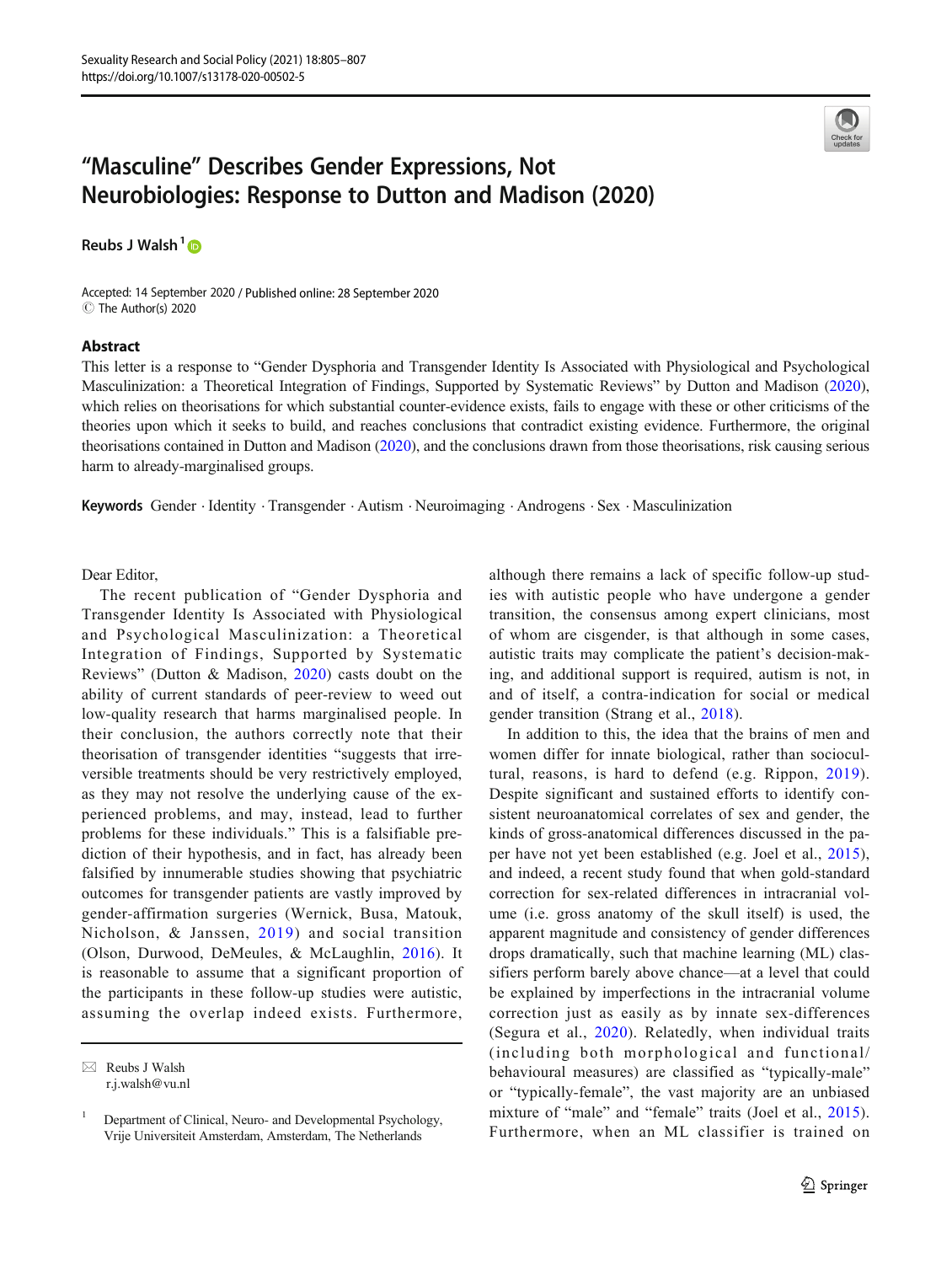<span id="page-1-0"></span>American participants and then tested on Chinese or Israeli participants, this drop in accuracy is once again observed (Joel et al., 2018), suggesting a role for culture in the creation of those differences that do exist. Whilst it is impossible to prove the absence of any effect, this work shows that innate sex-related effects on brain morphology and connectivity are very small if they exist at all.

The target paper barely engages with the substantial literature of evidence against the extreme male brain (EMB) hypothesis of autism aetiology (e.g. Barbeau, Mendrek, & Mottron, 2009; Falter, Plaisted, & Davis, 2008; Voracek & Dressler, [2006\)](#page-2-0), for example, the evidence that 2D:4D ratios do not correlate with autism measures developed by the same group that first proposed EMB (Voracek & Dressler, [2006\)](#page-2-0), and that congenital adrenal hyperplasia (in which foetal testosterone is substantially elevated) does not correspond to an increased incidence of autism (Barbeau et al., 2009). Evidence against the Blanchard typology is also ignored (Moser, 2009, 2010; Serano, [2020;](#page-2-0) Veale, [2015;](#page-2-0) Veale, Clarke, & Lomax, [2008\)](#page-2-0), for example the evidence that cisgender women experience "autogynephilic" fantasies similar or identical to those experienced by transgender women (Moser, 2009; Veale et al., [2008\)](#page-2-0). There are also several factual errors, the most significant of which is probably the assertion that people assigned male at birth are overrepresented in the transgender population (Cheung et al., 2018).

Finally, therefore, the suggestion that trans people are "masculinised" based on the overlap with autism is no more valid than another of the authors' assertions that a 2% difference in the rate of left-handedness between the sexes renders handedness a meaningful correlate of sex. A more parsimonious proposition is that autistic people are more likely to identify as trans due to differences in perception and cognition leading to a reduction in the likelihood that social conditioning will prevent them from becoming aware of their gender identity when it differs from the gender assigned to them at birth (Jackson-Perry, 2020; Walsh, Krabbendam, Dewinter, & Begeer, [2018](#page-2-0)).

Considering these numerous scientific failures, Dutton and Madison (2020) represent a perhaps-unintentional attack on a vulnerable minority which (ab)uses the power and authority of academic science to provide credibility to a pathologizing and cisgenderist theory with little-to-no scientific or academic merit.

Funding The author's employment is funded by a European Research Council (ERC Consolidator grant, grant number 648082, awarded to Lydia Krabbendam).

## Compliance with Ethical Standards

Conflict of Interest The author declares that they have no conflict of interest.

Open Access This article is licensed under a Creative Commons Attribution 4.0 International License, which permits use, sharing, adaptation, distribution and reproduction in any medium or format, as long as you give appropriate credit to the original author(s) and the source, provide a link to the Creative Commons licence, and indicate if changes were made. The images or other third party material in this article are included in the article's Creative Commons licence, unless indicated otherwise in a credit line to the material. If material is not included in the article's Creative Commons licence and your intended use is not permitted by statutory regulation or exceeds the permitted use, you will need to obtain permission directly from the copyright holder. To view a copy of this licence, visit [http://creativecommons.org/licenses/by/4.0/](https://doi.org/).

## References

- Barbeau, E. B., Mendrek, A., & Mottron, L. (2009). Are autistic traits autistic? British Journal of Psychology, 100(1), 23–28. [https://doi.](https://doi.org/10.1348/000712608X337788) [org/10.1348/000712608X337788](https://doi.org/10.1348/000712608X337788).
- Cheung, A. S., Ooi, O., Leemaqz, S., Cundill, P., Silberstein, N., Bretherton, I., Thrower, E., Locke, P., Grossmann, M., & Zajac, J. D. (2018). Sociodemographic and clinical characteristics of transgender adults in Australia. Transgender Health, 3(1), 229–238. <https://doi.org/10.1089/trgh.2018.0019>.
- Dutton, E., & Madison, G. (2020). Gender dysphoria and transgender identity is associated with physiological and psychological masculinization: A theoretical integration of findings, supported by systematic reviews. Sexuality Research & Social Policy. [https://doi.org/](https://doi.org/10.1007/s13178-020-00489-z) [10.1007/s13178-020-00489-z.](https://doi.org/10.1007/s13178-020-00489-z)
- Falter, C. M., Plaisted, K. C., & Davis, G. (2008). Visuo-spatial processing in autism—Testing the predictions of extreme male brain theory. Journal of Autism and Developmental Disorders, 38(3), 507–515. [https://doi.org/10.1007/s10803-007-0419-8.](https://doi.org/10.1007/s10803-007-0419-8)
- Jackson-Perry, D. (2020). The autistic art of failure? Unknowing imperfect systems of sexuality and gender. Scandinavian Journal of Disability Research, 22(1), 221–229. [https://doi.org/10.16993/sjdr.](https://doi.org/10.16993/sjdr.634) [634.](https://doi.org/10.16993/sjdr.634)
- Joel, D., Berman, Z., Tavor, I., Wexler, N., Gaber, O., Stein, Y., Shefi, N., Pool, J., Urchs, S., Margulies, D. S., Liem, F., Hänggi, J., Jäncke, L., & Assaf, Y. (2015). Sex beyond the genitalia: The human brain mosaic. Proceedings of the National Academy of Sciences of the United States of America, 112(50), 15468–15473. [https://doi.org/](https://doi.org/10.1073/pnas.1509654112) [10.1073/pnas.1509654112.](https://doi.org/10.1073/pnas.1509654112)
- Joel, D., Persico, A., Salhov, M., Berman, Z., Oligschläger, S., Meilijson, I., & Averbuch, A. (2018). Analysis of human brain structure reveals that the brain "types" typical of males are also typical of females, and vice versa. Frontiers in Human Neuroscience, 12(October), 1–18. [https://doi.org/10.3389/fnhum.2018.00399.](https://doi.org/10.3389/fnhum.2018.00399)
- Moser, C. (2009). Autogynephilia in women. Journal of Homosexuality, 56(5), 539–547. [https://doi.org/10.1080/00918360903005212.](https://doi.org/10.1080/00918360903005212)
- Moser, C. (2010). Blanchard's autogynephilia theory: A critique. Journal of Homosexuality, 57(6), 790–809. [https://doi.org/10.1080/](https://doi.org/10.1080/00918369.2010.486241) [00918369.2010.486241.](https://doi.org/10.1080/00918369.2010.486241)
- Olson, K. R., Durwood, L., DeMeules, M., & McLaughlin, K. A. (2016). Mental health of transgender children who are supported in their identities. Pediatrics, 137(3), 1–8. [https://doi.org/10.1542/peds.](https://doi.org/10.1542/peds.2015-3223) [2015-3223.](https://doi.org/10.1542/peds.2015-3223)
- Rippon, G. (2019). The gendered brain : The new neuroscience that shatters the myth of the female brain. London: Bodley Head.
- Segura, C. S., Victoria, M., Gual, I., Aguirre, N., Javier, Á., Cruz, G., & Forn, C. (2020). Effects of different intracranial volume correction methods on univariate sex differences in grey matter volume and